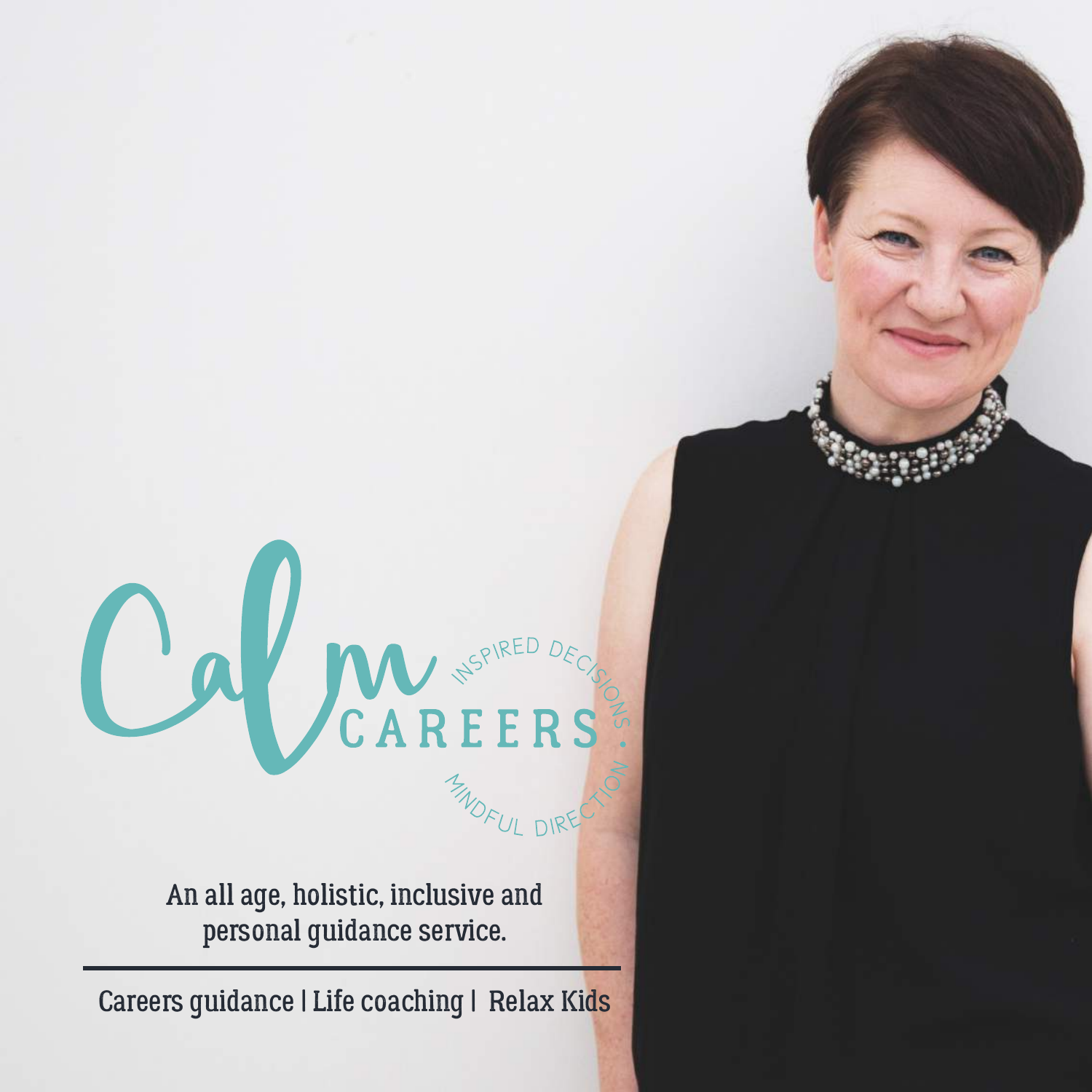Nicki Hamilton

#### **YOU MATTER TO ME!**

That's the first thing you need to know.

Whether you are a school, a family, or an individual, I work hard to offer you the best service possible. I've worked with people of all abilities and different circumstances, so I'll have a good idea how to help you and any individual additional support you may need.

## **I'VE EADNED MY STRIPES**

I am an independent, Level 6 qualified, CDI registered Careers Adviser and Life Coach and have twenty years experience of working with children, young people, adults, parents and all the professionals in between.

I take my role and my own continuous professional development seriously and ensure that all my careers work is mapped alongside Gatsby benchmarks, local LEP priorities and Ofsted requirements.

I'm delivering Relax Kids, as I am committed to help children and young people (and the adults too!) look after their mental health and build their resilience through a growth mindset approach.

I'm also a mom of two children, a partner, daughter, big sister, loyal friend and a master balancer of work and life, while still having time for me!

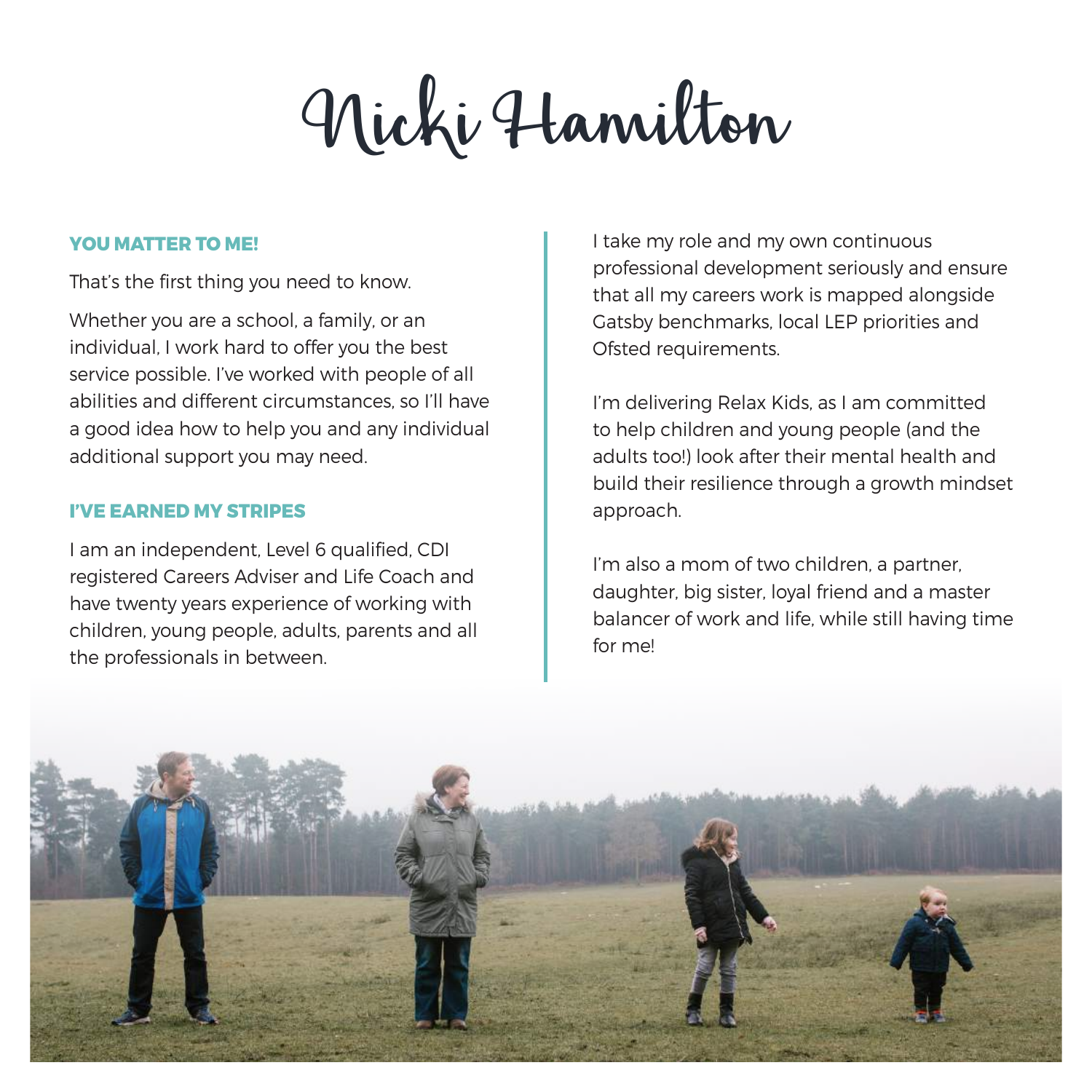An all age, holistic, inclusive and personalised guidance service, offering support to inspire visions and raise aspirations, with a mindful purpose and direction, through:



# CAREERS GUIDANCE

# LIFE COACHING

# RELAX KIDS™



# **SCHOOLS**

I provide an impartial, tailored service that ensures that your students (and your staff) get the help they need.

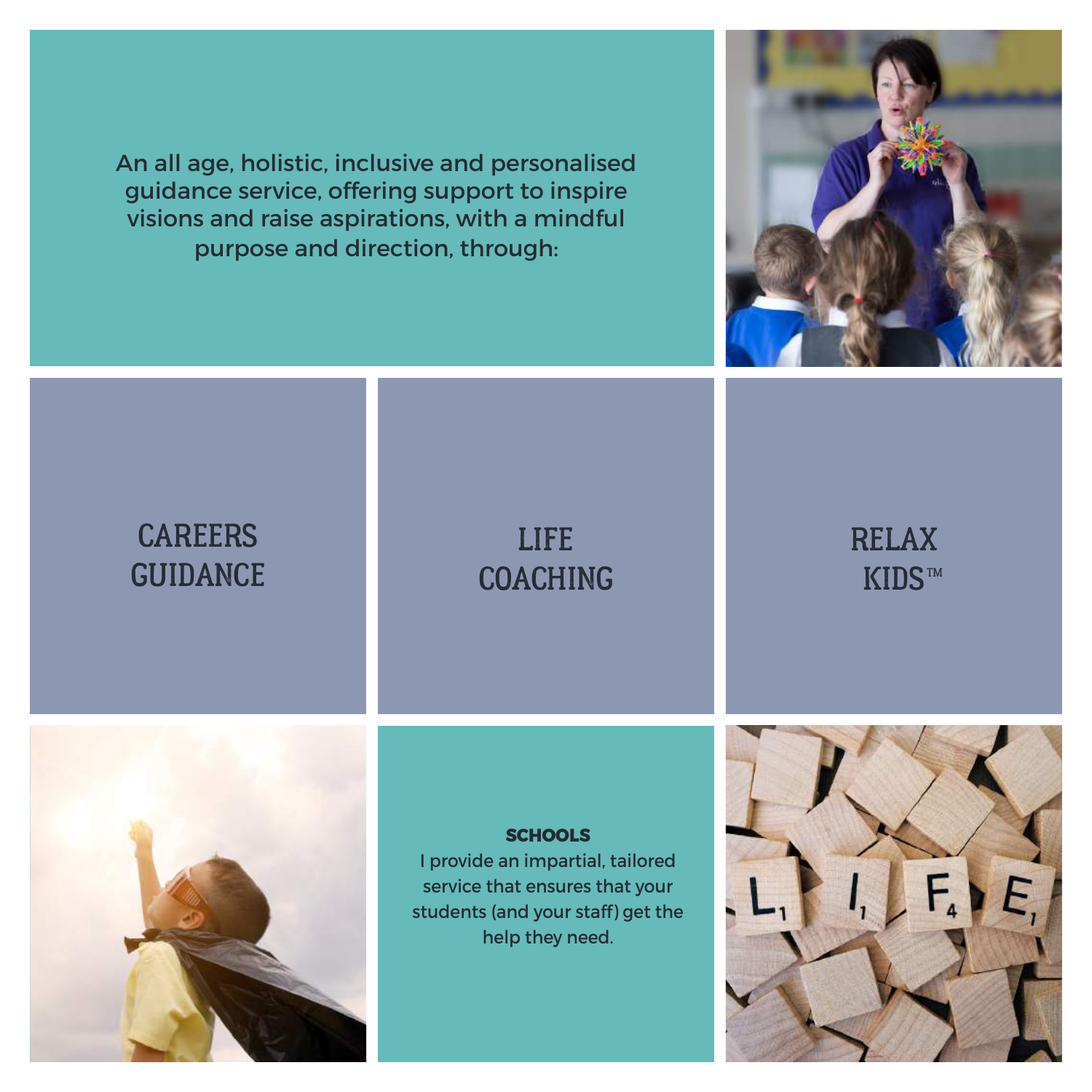- Careers education and guidance
- Raising aspirations and challenging stereotypes
- Life coaching
- Emotional literacy and wellbeing
- Introduction to Mindfulness
- Relaxation sessions
- Self esteem and confidence building
- Building resilience  $\bullet$
- Anger and emotional management
- Stress and anxiety
- Motivation and focus  $\bullet$
- **•** Effective time management
- Transitions (to secondary school or further education)
- INSET or training days and directional CPD
- Staff wellbeing
- Transition fayres
- Network meetings











#### **SCHOOLS**

Why not consider running a careers or self-awareness theme day, with Relax Kids to finish the session?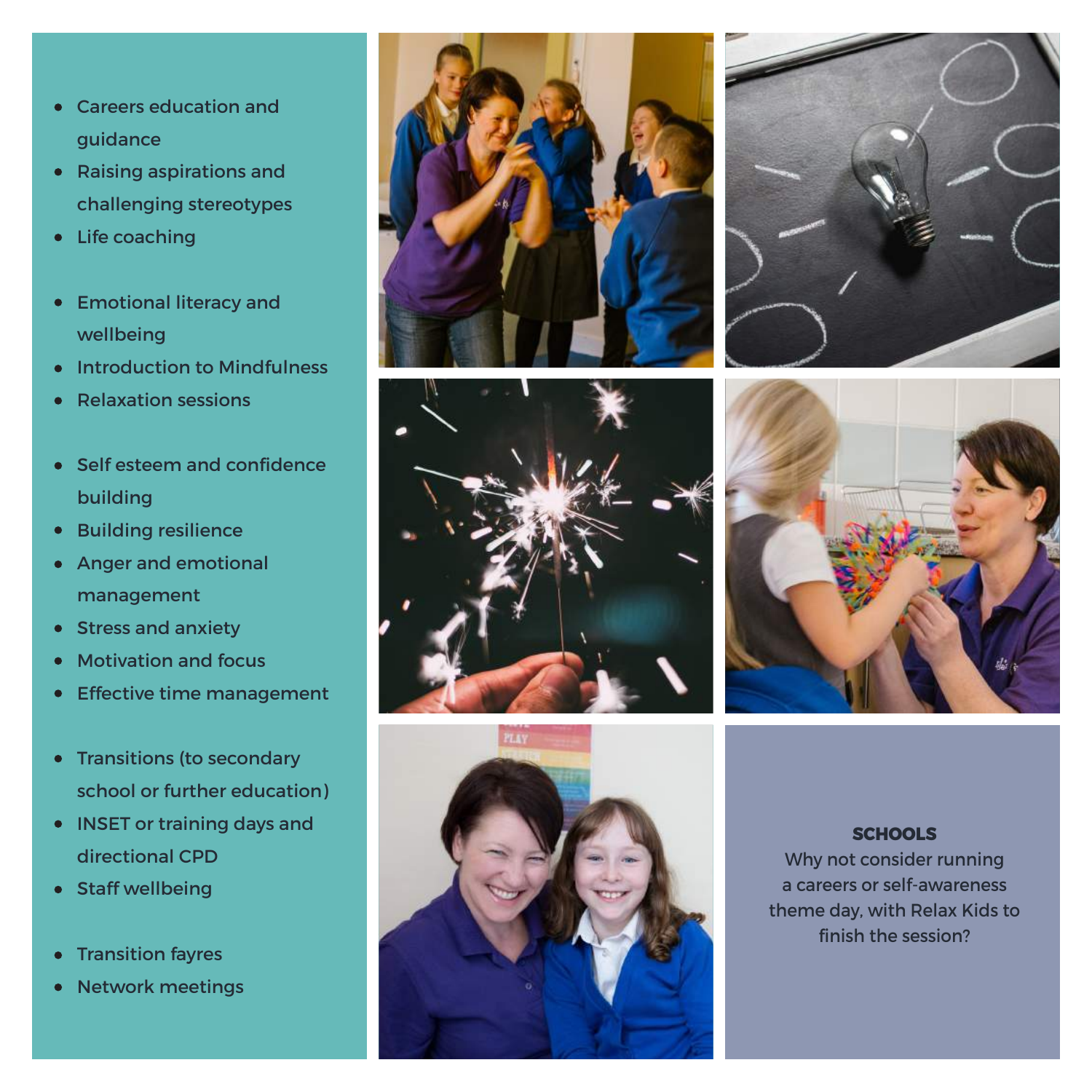#### **SCHOOLS**

Career guidance has never been so important. It helps inspire pupils towards further study and can have a massive effect on their individual motivation and attainment.

Services Available

The impartial, high-quality education, information, advice and guidance I provide, is tailored to your needs and will help you:

- understand your options and different paths to work, to plan the steps you need to take and to get from where you are, to where you want to go
- be inspired about new opportunities you might not have known about (or that might not exist yet), or thought you could not achieve
- understand your own knowledge and skills and how they can be used in the workplace
- get, hold and progress in a job, whatever your age, ability or background
- improve your well-being, by doing something you are good at and enjoy.

I'll give you advice, with local labour market trends in mind, taking into account any barriers, responsibilities, or additional needs you have.

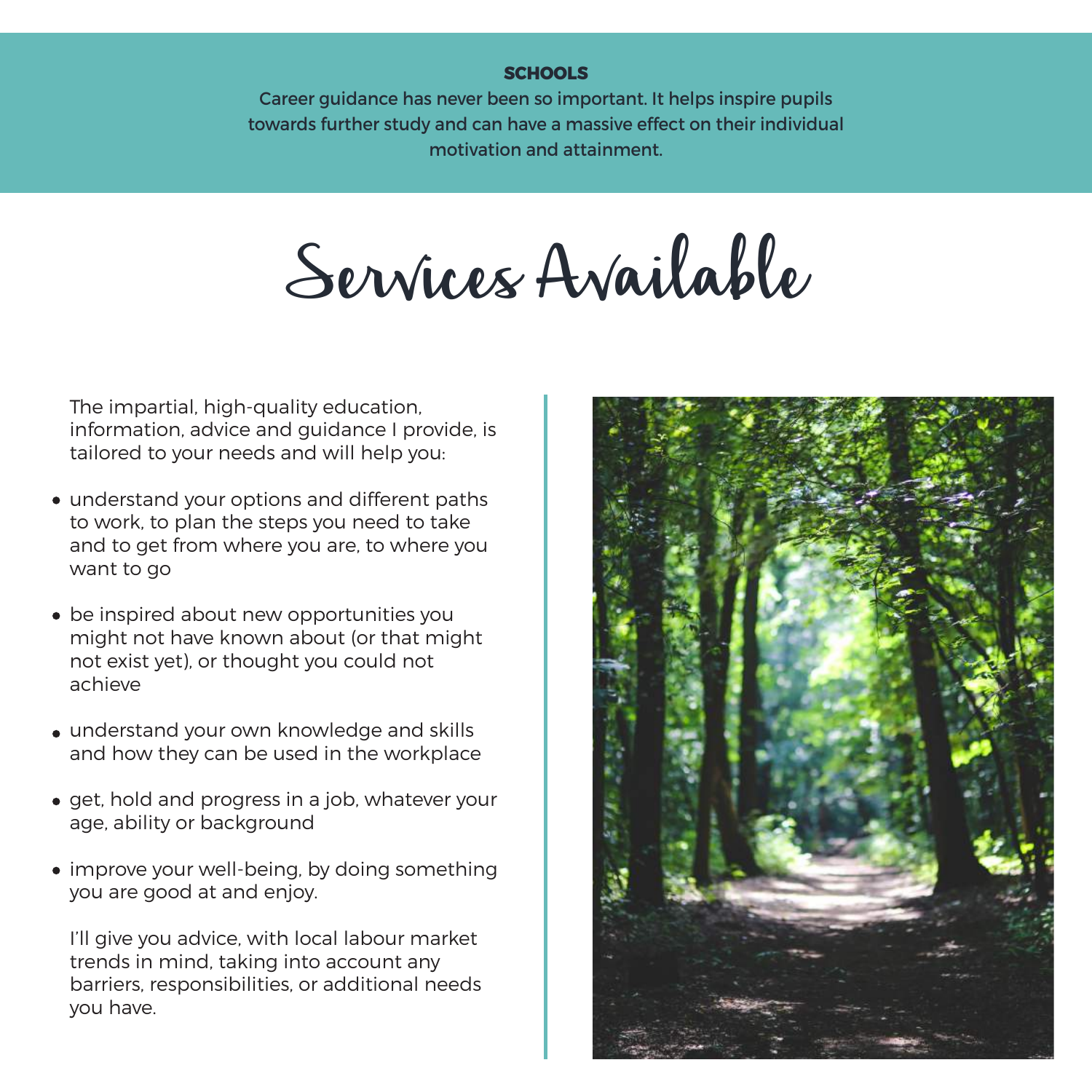#### **SCHOOLS**

Emotional wellbeing lays the foundation for adulthood, ensuring young people are able to participate fully as adults, with healthy behaviours and educational attainment.





Relax Kids classes help children be more calm, focused and relaxed and supports them to become more confident and resilient, by increasing their emotional awareness and intelligence. We take children from a high to a low energy, encouraging them to relax, while letting them be creative and imaginative. Children leave a class feeling calm, confident and positive, with a new set of skills they can use to keep them happy and calm at school and at home.

Classes follow a 7-step system incorporating dance and movement, fun and relaxation games, stretches, massage, breathing exercises, affirmations and relaxation, mindfulness and visualisations.

It can be delivered in groups, or in 121 situations and has helped support children with low selfesteem and confidence, special needs, Autism,

ADHD, ADD, selective mutism, anger and anxiety issues, vulnerable, gifted and talented and behavioural problems.

Relax Kids is award winning. It was used as part of an NHS programme which won the 2011 Nursing Standards Award (Mental health category) and is endorsed by education consultants, psychologists, teachers, social workers, therapists, doctors and nurses, foster carers, family workers, learning mentors, SENCOs and Ofsted inspectors.

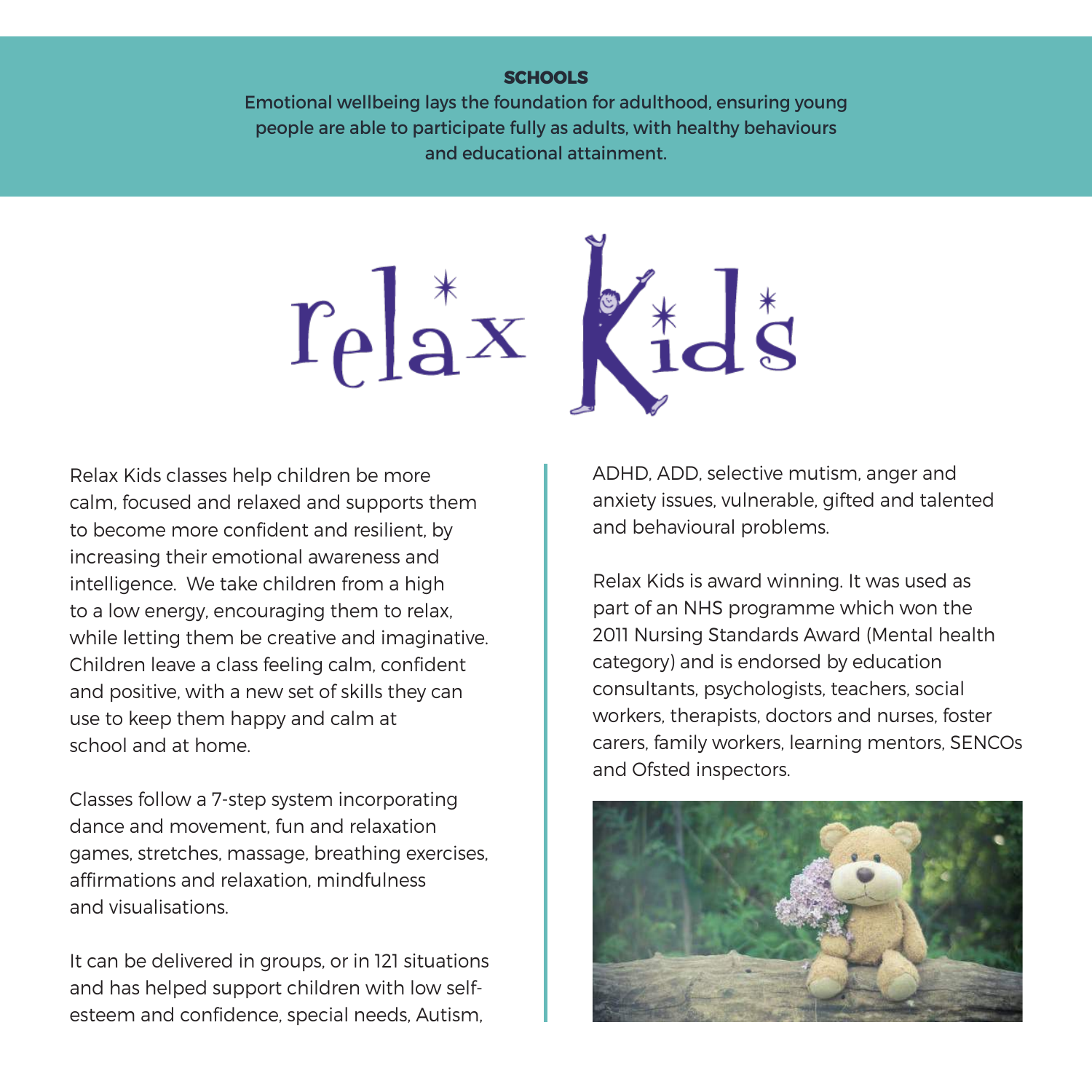And it's not just for kids

Life leaves us frazzled. We are all trying to do more, be better, achieve more. We are all looking for a better life balance- to enjoy more of what is around us.

I'll help you with this. I will help you focus on using your energy wisely.

I'll help you get perspective, or ignite your spark for your future dreams.

By offering practical tips, through solution focused coaching, you can make the changes that will work for you.

I'll help you ground yourself. I'll help you breathe. I'll help you press pause and start again stronger.

By being mindful and paying attention to what is happening and how we are feeling, we make good decisions, rather than by being ruled by our emotions. We problem solve better, manage our emotions, are more resilient and attentive.

So, whether it's for you, or someone else, get in touch, to see how I can help. Services include:

- 121 and private consultations.
- Small group sessions.
- Full class size workshops.
- Assemblies or presentations.
- Training days.
- Evening and weekend classes and sessions.
- Parent support groups.



## **SCHOOLS**

How about running: A teacher or governor wellbeing session, or parent workshops, for themselves, or how to help their children?